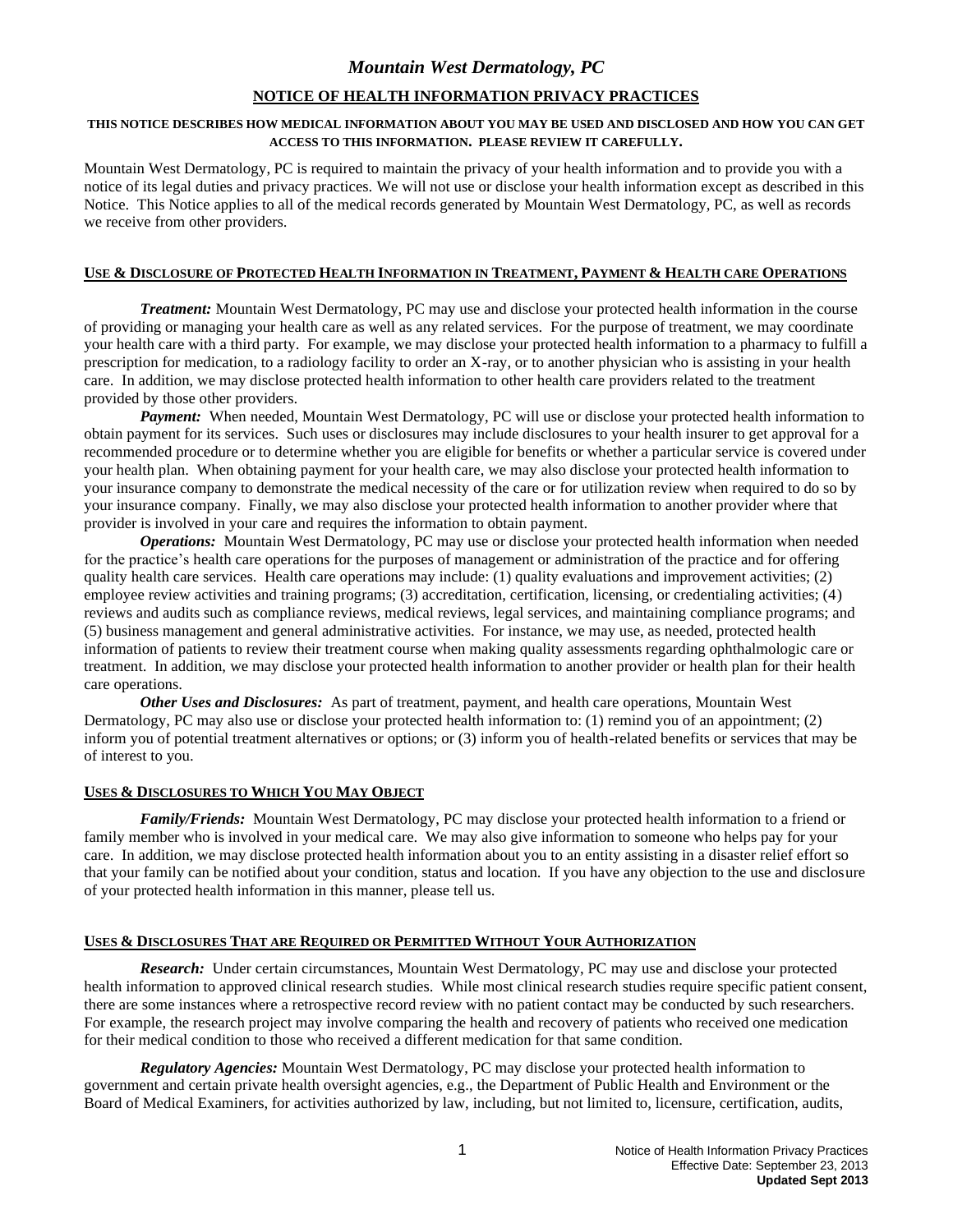investigations, and inspections. These activities are necessary to monitor compliance with the requirements of government programs.

*Law Enforcement/Litigation:*Mountain West Dermatology, PC may disclose your protected health information for law enforcement purposes as required by law or in response to a court order or other process in litigation.

*Public Health:* As required by law, Mountain West Dermatology, PC may disclose your protected health information to public health or legal authorities charged with preventing or controlling disease, injury or disability. For example, we are required to report the existence of a communicable disease, such as acquired immune deficiency syndrome ("AIDS"), to the Department of Public Health and Environment to protect the health and well-being of the general public.

*Workers' Compensation:*Mountain West Dermatology, PC may release protected health information about you for workers' compensation or similar programs. These programs provide benefits for work-related injuries or illnesses.

*Military/Veterans:* Mountain West Dermatology, PC may disclose your protected health information as required by military command authorities, if you are a member of the armed forces.

*Organ Procurement Organizations:*To the extent allowed by law, Mountain West Dermatology, PC may disclose your protected health information to organ procurement organizations and other entities engaged in the procurement, banking or transplantation of organs for the purpose of tissue donation and transplant.

*As Otherwise Required or Permitted By Law:* Mountain West Dermatology, PC will disclose your protected health information in any situation in which such disclosure is required by law (e.g., child abuse, domestic abuse) or any other use permitted under HIPAA, its amendments or regulations.

# **USES AND DISCLOSURES REQUIRING YOUR AUTHORIZATION:**

Other than the circumstances described above, Mountain West Dermatology, PC will not disclose your protected health information unless you provide written authorization. An authorization is specifically required in most situations involving uses or disclosures of protected health information for marketing purpose, for the sale of protected health information, or for psychotherapy purposes. You may revoke your authorization in writing at any time except to the extent that we have already taken action in reliance upon the authorization.

#### **YOUR RIGHTS RELATED TO YOUR HEALTH INFORMATION:**

Although all records concerning your treatment obtained at Mountain West Dermatology, PC are the property of Mountain West Dermatology, PC, you have the following rights concerning your protected health information:

- *Right to Confidential Communications:*You have the right to receive confidential communications of your protected health information by alternative means or at alternative locations. For example, you may request that we contact you at work or by mail.
- *Right to Inspect and Copy:* You generally have the right to inspect and copy your protected health information, except as restricted by your physician or by law. Further, if we maintain your health records on an electronic health records system, you have the right to request an electronic copy of your health records.
- *Right to Amend:* You have the right to request an amendment or correction to your protected health information. If we agree that an amendment or correction is appropriate, we will ensure that the amendment or correction is attached to your medical record.
- *Right to an Accounting:* You have the right to obtain a statement of the disclosures that have been made of your protected health information other than by your authorization, other than to you and other than for the purpose of treatment, payment or routine operational purposes.
- *Right to Request Restrictions:* You have the right to request restrictions on certain uses and disclosures of your protected health information. If we agree, we will abide by the restrictions. Additionally, if you (or anyone on your behalf besides a health plan) pay for the care or services at issue in full out of your own pocket, we are required to comply with your request not to disclose your protected health information to a health plan, unless required by law to do so.
- *Right to Receive a Copy of this Notice:* You have the right to receive a paper copy of this Notice, upon request, if this Notice has been provided to you electronically.